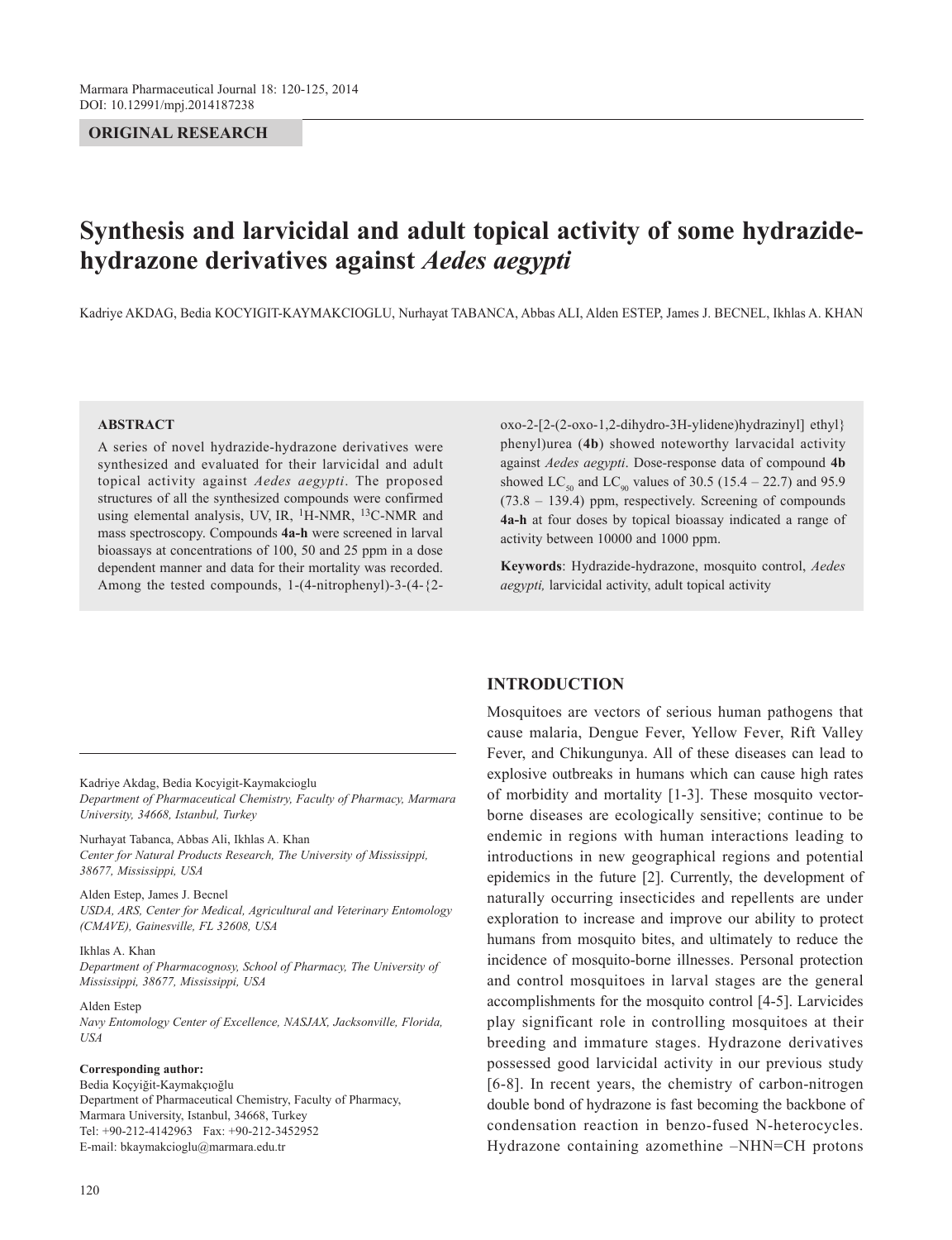constitute an important class of compounds for new drug development [9-10].

Hydrazones are present in many of the bioactive heterocyclic compounds because of their various biological and clinical applications such as antimicrobial, antiplatelet, anticancer, antifungal, antiviral, antitumoral, antibacterial and antimalarial activities [11-13]. Recently, our group has been investigating the possible pharmacological potential of new molecules that contain a hydrazide-hydrazone scaffold [14-15].

Many hydrazone derivatives have been reported to possess broad spectrum insecticidal activity and are used as active ingredients for controlling agricultural and horticultural pests [16-18]. For example, the first hydrazone type insecticide, hydramethylnon, was registered for use in the United States by the Environmental Protection Agency in 1980 to control ants and cockroaches [18]. Aggarwal et al. [19] found that nalidixic hyrazide derivatives demonstrated 70-100% mortality against *Spodoptera litura*. Yang et al. [20] reported that cholesterol-based hydrazone derivatives showed better insecticide activity than their precursor cholesterol against pre-third larvae of *Mythimma separata in vivo*.

As part of our current project to discovering new insecticides for control of these vectors and to explore the bioactivity of hydrazone derivatives, 4-{[(substitutedphenyl) carbamoyl]amino}phenyl)acetic acid derivatives were synthesized and tested for their larvicidal activity against 1-day old and adulticidal activity against 3-5 day old adult female *Aedes aegypti* L.

# **MATERIALS AND METHODS**

Reactions were monitored by thin layer chromatography (TLC) and purity of the products was checked by High Performance Liquid Chromatography (HPLC). TLC was performed on 60 F-254 silica gel plates with visualization by UV-light using chloroform and methanol as solvent system. Melting points were determined on a SMP II apparatus (Gehrden, Germany). The IR spectra were recorded on a Schimadzu FTIR 8400S spectrometer (Kyoto, Japan). <sup>1</sup>H NMR spectra were recorded on Bruker Avance- $DPX-400$  spectrometer (Brillerica, MA, USA) in  $d_6$ -DMSO. Chemical shifts were recorded in parts per million downfield from TMS. The splitting patterns of  ${}^{1}$ H-NMR were designed as follows: s: singlet, d: doublet, t: triplet, q: quartet, m: multiplet. Mass spectra were recorded on LC– MS-Waters 2695 Alliance Micromass ZQ (Milford, USA). Elemental analysis was performed on Leco CHNS-932 analyzer (Michigan, USA).

All chemicals and solvents were procured from Merck and Aldrich (Darmstad and Steinheim, Germany).

# **CHEMISTRY**

The synthesis of some isatin hydrazide-hydrazones of (4– {[(substitutedphenyl) carbamoyl]amino}phenyl)acetic acid is illustrated and outlined in Scheme 1.

# *General procedure for synthesis of urea derivatives of 4-aminophenylacetic acid [1a-h]*

0.500 g (3.3 mmol) 4-(aminophenyl)acetic acid was solved in acetone at  $100\degree$ C. Then, a solution of corresponding isocyanate (3.3 mmol) in 5 mL acetone was added as three parts per 30 minutes. After 6-8 hours, reaction was finalized by TLC control. Solid material was filtered and recrystallized with a suitable solvent (**1a-h**). Spectroscopic characterisation of **1a-h** have been previously described [8].

# *General procedure for synthesis of hydrazide-hydrazones of (4–{[(substitutedphenyl) carbamoyl]amino}phenyl) acetic acid*

Urea derivatives of 4-aminophenylacetic acid [**1a**-**h**] were esterified with ethanol using sulfuric acid as catalyst and the resulting ester [**2a**-**h**] was refluxed with hydrazine hydrate in ethanol to give phenylacetyl hydrazines [**3a**-**h**]. Equimolar amounts of phenylacetyl hydrazines and isatin were refluxed in absolute ethanol for 4-6 hours. The reaction mixture was concentrated and left to cool. The solid product obtained was filtered and recrystallized with ethanol to give as yellow crystals [**4a**-**h**].

1-(4-Methoxyphenyl)-3-(4-{2-oxo-2-[2-(2-oxo-1,2-dihydro-3H-indol-3-ylidene) hydrazinyl]ethyl}phenyl)urea (**4a**)

IR ν, cm−1: 3318 (NH), 1692, 1633 (C=O), 1430 (C=N). <sup>1</sup>H-NMR (400 MHz, DMSO-d6, TMS): δ 3.48 (2H, s, -CH2 ), 3.70 (3H, s, -OCH3), 6.81-7.50 (12H, m, Ar-H) 7.86 (s, 1H, N=CH), 8.43 (1H, s, urea NH), 8.53, (1H, s, urea NH), 11.15 (bs, 1H, hydrazone NH), 13.98 (1H, s, indole NH). <sup>13</sup>C-NMR (100 MHz, DMSO-d<sub>6</sub>, TMS) δ (ppm): 165.0 (indole C=O), 161.1 (hydrazide-hydrazone C=O) 154.9 (urea C=O), 114.4, 125.0, 126.4, 129.4, 131.0, 133.2 (aromatic C), 55.60 (CH<sub>3</sub>), 36.60 (CH<sub>2</sub>). LC/MS (APCI,  $DMSO-d_6$ ):  $[M+H] = m/z$  444 (%100). Anal. Calcd. for  $C_{24}H_{21}N_5O_4$ : C, 65.00; H, 4.77; N, 15.79. Found: C, 65.04; H, 5.22; N, 15.10.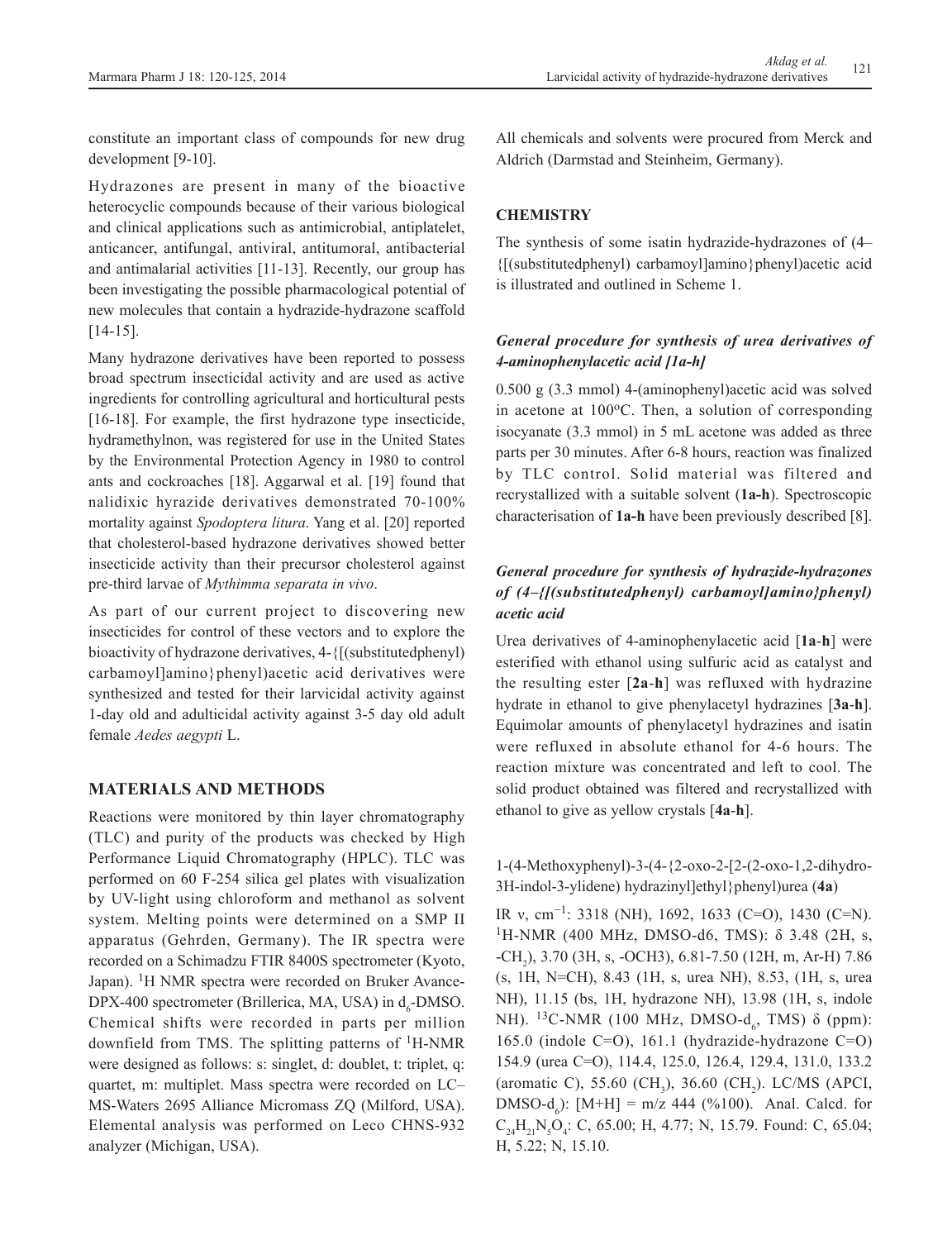1-(4-Nitrophenyl)-3-(4-{2-oxo-2-[2-(2-oxo-1,2-dihydro-3H-ylidene)hydrazinyl] ethyl}phenyl)urea (**4b**)

IR ν, cm−1: 3100, (NH); 1688, 1630 (C=O), 1410 (C=N). <sup>1</sup>H-NMR (400 MHz, DMSO-d<sub>6</sub>, TMS): δ 3.25 (2H, s, -CH2 ), 7.11-8.00 (12H, m, Ar-H) 8.10 (s, 1H, N=CH), 8.70 (1H, s, urea NH), 9.33 (1H, s, urea NH), 11.15 (s, 1H, hydrazone NH), 13.90 (1H, s, indole NH). <sup>13</sup>C-NMR (100 MHz, DMSO-d6, TMS) δ (ppm): 166.1 (indole C=O), 161.0 (hydrazide-hydrazone C=O), 156.1 (urea C=O), 118.2, 123.89, 126.62, 126.75, 126.79, 127.93, 128.99, 131.14, 131.46 (aromatic C), 36.61 (CH<sub>2</sub>). LC/MS (APCI,  $DMSO-d_6$ ):  $[M+H] = m/z$  459 (%100). Anal. Calcd. for  $C_{23}H_{18}N_{6}O_{5}$ : C, 60.26; H, 3.96; N, 18.33. Found: C, 60.04; H, 3.69; N, 18.10.

1-(4-Trifluoromethylphenyl)-3-(4-{2-oxo-2-[2-(2-oxo-1,2 dihydro-3H-ylidene) hydrazinyl]ethyl}phenyl)urea (**4c**)

IR v, cm<sup>-1</sup>: 3106, (NH); 1670, 1635 (C=O), 1425 (C=N). <sup>1</sup>H-NMR (400 MHz, DMSO-d<sub>6</sub>, TMS): δ 3.26 (2H, s, -CH2 ), 6.70-7.80 (12H, m, Ar-H), 7.90 (s, 1H, N=CH), 8.25 (1H, s, urea NH), 8.90, (1H, s, urea NH), 12.13 (s, 1H, hydrazone NH), 13.95 (1H, s, indole NH).  $^{13}$ C-NMR (100) MHz, DMSO-d6, TMS) δ (ppm): 169.4 (indole C=O), 164.0 (hydrazide-hydrazone C=O), 159.68  $(CF_3)$ , 153.0 (urea C=O), 115.00, 123.89 126.62, 126.75, 126.79, 127.93, 128.99, 131.14, 131.46, 136.20, 136.29, (aromatic C), 36.60 (CH<sub>2</sub>). LC/MS (APCI, DMSO-d<sub>6</sub>): [M+H] = m/z 482 (%100.0). Anal. Calcd. for  $C_{24}H_{18}F_3N_5O_3$ : C, 59.88; H, 3.77; N, 14.55. Found: C, 60.02; H, 3.60; N, 14.70.

1-(4-Methylphenyl)-3-(4-{2-oxo-2-[2-(2-oxo-1,2-dihydro-3H-ylidene)hydrazinyl]ethyl} phenyl)urea (**4d**)

IR ν, cm−1: 3106, (NH); 1670, 1635 (C=O), 1425 (C=N). <sup>1</sup>H-NMR (400 MHz, DMSO-d<sub>6</sub>, TMS): δ 2.23 (3H, s, -CH<sub>3</sub>), 3.40 (2H, s, -CH<sub>2</sub>), 6.70-7.85 (12H, m, Ar-H), 8.05 (s, 1H, N=CH), 8.25 (1H, s, urea NH), 8.90, (1H, s, urea NH), 12.13 (s, 1H, hydrazone NH), 13.95 (1H, s, indole NH). <sup>13</sup>C-NMR (100 MHz, DMSO-d<sub>6</sub>, TMS) δ (ppm): 163.0 (indole C=O), 158.6 (hydrazide-hydrazone C=O), 153.0 (urea C=O), 118.1, 125.0, 126.4, 126.70, 126.81, 127.93, 129.4, 131.0, 133.2 (aromatic C), 36.60 (CH<sub>2</sub>), 22.40 (CH<sub>3</sub>). LC/MS (APCI, DMSO-d<sub>6</sub>): [M+H] = m/z 428 (%100.0). Anal. Calcd. for  $C_{24}H_{21}N_{5}O_{3}$ : C, 67.44; H, 4.95; N, 16.38. Found: C, 68.02; H, 4.75; N, 16.40.

1-(4-Chlorophenyl)-3-(4-{2-oxo-2-[2-(2-oxo-1,2-dihydro-3H-indol-3-ylidene)hydrazinyl]ethyl}phenyl)urea (**4e**) IR ν, cm−1: 3210 (NH); 1684, 1630 (C=O), 1440 (C=N).

<sup>1</sup>H-NMR (400 MHz, DMSO-d<sub>6</sub>, TMS): δ 3.48 (2H, s, -CH2 ), 6.70-7.80 (12H, m, Ar-H), 7.95 (s, 1H, N=CH), 8.20 (1H, s, urea NH), 8.95 (1H, s, urea NH), 12.00 (s, 1H, hydrazone NH), 13.90 (1H, s, indole NH). 13C-NMR (100 MHz, DMSO-d<sub>6</sub>, TMS) δ (ppm): 174.0 ( indole C=O), 166.2 (hydrazide-hydrazone C=O) 159.2 (C=O urea), 120.0, 122.3, 126.4, 126.9, 127.1, 129.5, 130.2, 132.0 (aromatic C), 36.00 (CH<sub>2</sub>). LC/MS (APCI, DMSO-d<sub>6</sub>): [M+H] = m/z 448 (%100.0). Anal. Calcd. for  $C_{23}H_{18}CIN_{5}O_{3}$ : C, 61.68; H, 4.05; N, 15.64. Found: C, 61.02; H, 3.95; N, 15.70.

# 1-(2,6-Dichlorophenyl)-3-(4-{2-oxo-2-[2-(2-oxo-1,2 dihydro-3H-ylidene)hydrazinyl] ethyl}phenyl)urea (**4f**)

IR ν, cm−1: 3100 (NH); 1688, 1640 (C=O), 1410 (C=N). <sup>1</sup>H-NMR (400 MHz, DMSO-d<sub>6</sub>, TMS): δ 3.49 (2H, s, -CH<sub>2</sub>), 7.09-7.60 (11H, m, Ar-H), 7.85 (s, 1H, N=CH), 8.10 (1H, s, urea NH), 8.90 (1H, s, urea NH), 12.00 (s, 1H, hydrazone NH), 13.50 (1H, s, indole NH). 13C-NMR (100 MHz, DMSO-d<sub>6</sub>, TMS) δ (ppm): 167.20 ( indole C=O), 165.00 (hydrazide-hydrazone C=O) 158.60 (urea C=O), 128.76, 129.14, 129.85, 130.58, 130.75, 131.35, 133.30, 134.26, 135.61, 137.14 (Aromatic C), 35.00 (CH<sub>2</sub>). LC/MS (APCI, DMSO- $d_6$ ): [M+H] = m/z 483 (%100.0). Anal. Calcd. for  $C_{23}H_{17}Cl_2N_5O_3$ : C, 57.27; H, 3.55; N, 14.52. Found: C, 58.10; H, 3.65; N, 14.40.

1-(3,5-Dichlorophenyl)-3-(4-{2-oxo-2-[2-(2-oxo-1,2-dihydro-3H-indol-3-ylidene)hydrazinyl]ethyl}phenyl)urea (**4g**)

IR ν, cm−1: 3150 (NH); 1670, 1640 (C=O), 1410 (C=N). <sup>1</sup>H-NMR (400 MHz, DMSO-d<sub>6</sub>, TMS): δ 3.48 (2H, s,  $-CH<sub>2</sub>$ ), 6.99-8.03 (12H, m, Ar-H and N=CH), 8.20 (1H, s, urea NH), 8.80 (1H, s, urea NH), 12.10 (s, 1H, hydrazone NH), 13.60 (1H, s, indole NH). <sup>13</sup>C-NMR (100 MHz, DMSO-d<sub>6</sub>, TMS) δ (ppm): 168.80 (indole C=O), 163.00 (hydrazide-hydrazone C=O) 154.00 (urea C=O), 121.00, 127.96, 128.31, 129.15, 129.91, 130.59, 133.40 (aromatic C), 36.00 (CH<sub>2</sub>). LC/MS (APCI, DMSO-d<sub>6</sub>): [M+H] = m/z 483 (%100.0). Anal. Calcd. for  $C_{23}H_{17}Cl_2N_5O_3$ : C, 57.27; H, 3.55; N, 14.52. Found: C, 57.20; H, 3.60; N, 14.50.

1-(4-{2-Oxo-2-[2-(2-oxo-1,2-dihydro-3H-indol-3-ylidene) hydrazinyl]ethyl}phenyl)-3-(2,4,6-trichlorophenyl)urea (**4h**) IR ν, cm−1: 3150 (NH); 1670, 1640 (C=O), 1410 (C=N). <sup>1</sup>H-NMR (400 MHz, DMSO-d<sub>6</sub>, TMS): δ 3.48 (2H, s, -CH2 ), 6.99-7.83 (10H, m, Ar-H), 8.10 (s, 1H, N=CH), 8.22 (1H, s, urea NH), 8.94 (1H, s, urea NH), 12.00 (s, 1H, hydrazone NH), 13.40 (1H, s, indole NH).  $^{13}$ C-NMR (100)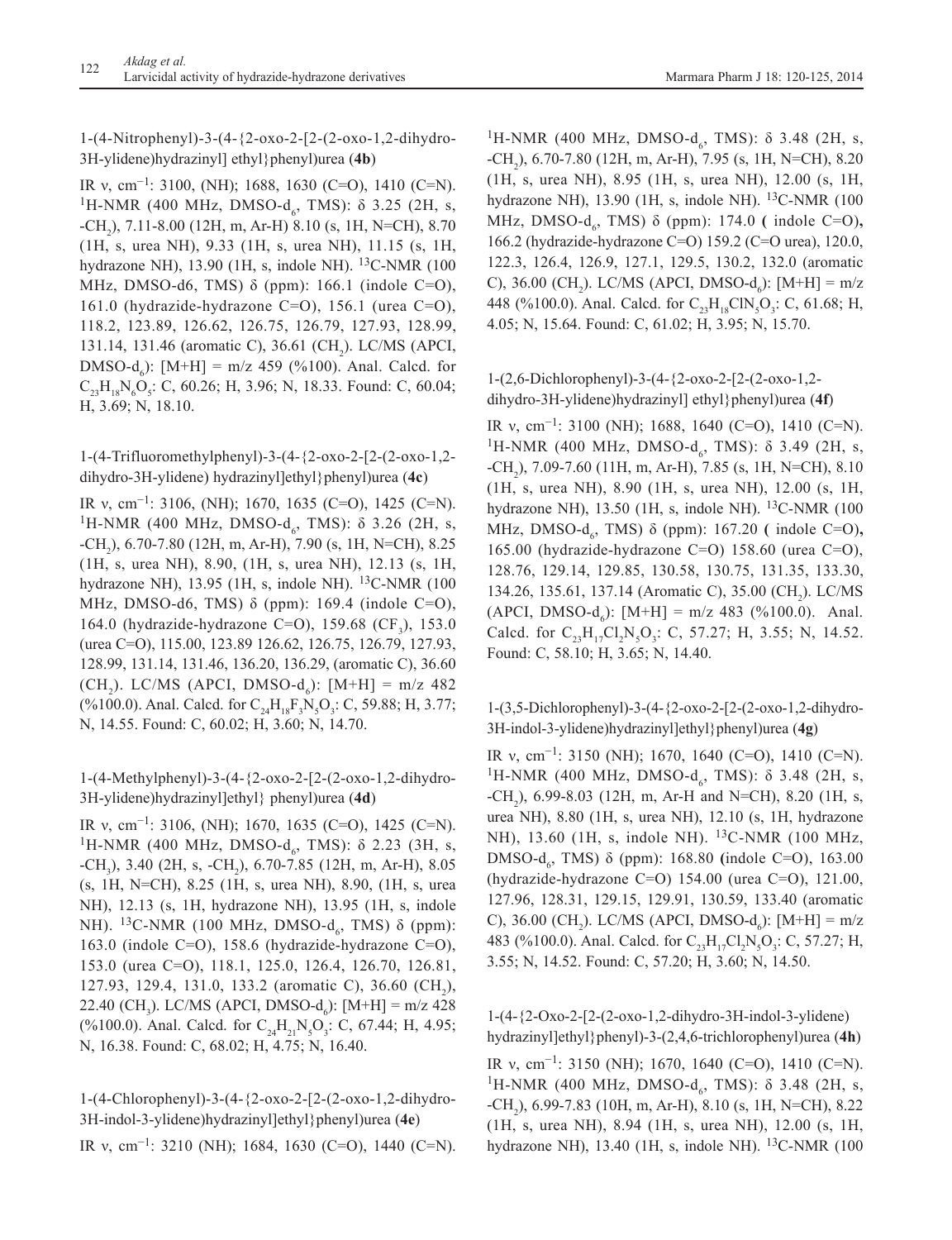MHz, DMSO- $d_6$ , TMS) δ (ppm): 165.90 (indole C=O), 164.00 (hydrazide-hydrazone C=O) 152.00 (urea C=O), 121.10, 128.28, 129.73, 130.17, 131.66, 133.0, 133.91, 134.01, 136.21, 137.62 (aromatic C), 36.00 (CH<sub>2</sub>). LC/MS  $(APCI, DMSO-d_6): [M+H] = m/z 517 (%100).$  Anal. Calcd. for  $C_{23}H_{16}Cl_3N_5O_3$ : C, 53.46; H, 3.12; N, 13.55. Found: C, 54.10; H, 3.20; N, 13.50.

## **Larvicidal activity**

Larvae of *Ae. aegypti* (Orlando strain) used in these bioassays were hatched from the eggs obtained from a laboratory colony maintained at the Mosquito and Fly Research Unit at the Center for Medical, Agricultural and Veterinary Entomology, USDA-ARS, Gainesville, Florida. The eggs were hatched and the larvae were maintained at a temperature of  $27 \pm 2$ °C and  $60 \pm 10$  % RH in a photoperiod regimen of 12:12 h (L: D). Bioassays were conducted using the system described by Pridgeon et al. [21] to determine the larvicidal activity of these compounds against *Ae. aegypti*. Five 1-d-old larvae were transferred to individual wells of a 24-well tissue culture plates in a 30-40 µL droplet of water. Fifty µL of larval diet of 2% slurry of 3:2 beef liver powder (Now Foods, Bloomingdale, Illinois) and Brewer's yeast (Lewis Laboratories Ltd., Westport, CT) and 1 mL of deionized water were added to each well by using a Finnpipette stepper (Thermo Fisher, Vantaa, Finland). Compounds were dissolved and diluted in DMSO. Eleven microliters of the test chemical was added to the labeled wells, while 11 µL of DMSO was added to the control treatments. After treatment application, the plates were swirled in clock-wise and counter clockwise motions and front and back and side to side five times to ensure even mixing of the tested compounds. Permethrin (46.1% *cis* – 53.2% *trans*, Chemical Service, West Chester, PA) at  $0.025$  ppm was used as positive control. Larval mortality was recorded 24 h post treatment. For dose response study, a series of 5 dosages of 4-{[(substitutedphenyl) carbamoyl]amino}phenyl)acetic acid derivatives were used to get a range of mortality between 0 and 100%. Treatments were replicated 10 times.  $LC_{50}$  values for larvicidal data were calculated by using SAS, Proc Probit [22] (Version 9.2, 2007) Control mortality was corrected by using Abbott's formula [23].

#### **Adulticidal activity**

Pupae from the *Aedes aegypti* "Orlando" strain were allowed to emerge into a screen cage with access to 10% sucrose soaked cotton balls. Three to five day old adults were aspirated and cold anesthetized by holding in a 4C

| Comp. | Ar                                                      | Molecular<br>Formula          | <b>Melting</b><br>point<br>$(^{0}C)$ | <b>Yield</b><br>(%) | Molecular<br>weight |
|-------|---------------------------------------------------------|-------------------------------|--------------------------------------|---------------------|---------------------|
| 4a    | $4-OCH, C/H$                                            | $C_{24}H_{21}N_5O_4$          | 258-260                              | 78                  | 443                 |
| 4b    | $4-NO2-C6H4$                                            | $C_{23}H_{18}N_6O_5$          | 250-252                              | 65                  | 458                 |
| 4c    | $4-CF_3-C_6H_4$                                         | $C_{24}H_{18}F_{3}N_{5}O_{3}$ | 212-214                              | 64                  | 481                 |
| 4d    | $4$ -CH <sub>2</sub> C <sub>6</sub> H <sub>4</sub>      | $C_{24}H_{21}N_{5}O_{3}$      | 228-230                              | 71                  | 427                 |
| 4e    | 4-Cl-C <sub><math>6H</math></sub>                       | $C_{23}H_{18}CIN_{5}O_{3}$    | 200-202                              | 64                  | 448                 |
| 4f    | $2,6$ -Cl <sub>2</sub> -C <sub>c</sub> H <sub>2</sub>   | $C_{23}H_{17}Cl_2N_5O_3$      | 249-251                              | 75                  | 482                 |
| 4g    | $3,5$ -Cl <sub>2</sub> -C <sub>6</sub> H <sub>3</sub>   | $C_{23}H_{17}Cl_2N_5O_3$      | 236-238                              | 78                  | 482                 |
| 4h    | $2,4,6$ -Cl <sub>3</sub> -C <sub>6</sub> H <sub>2</sub> | $C_{23}H_{16}Cl_3N_5O_3$      | 240-242                              | 73                  | 516                 |

**Table 1.** Some properties of compounds **4a-h**

refrigerator. Cohorts of ten female mosquitoes were sorted into 3.5 oz (TK35, Solo) cups and kept on ice until topical application of 0.5ul of test solution. The adult topical assay follows the method described previously [24]. Mortality was recorded after 24 hours for all dilutions as well as the controls. Negative controls consisted of untreated mosquitoes and acetone only treated cohorts. The positive control in this assay was permethrin, with four doses of 1000, 100, 10, and 1 ppm. For the hydrazide-hydrazone derivatives, **4a-h**, a ten-fold dilution series of 10000, 1000, 100, and 10 ppm was made in acetone from a 100000 ppm stock of each compound. Replicates of the same assay were performed on three successive days. Mortality was converted to percentage for each replicate and the three percentage values were used to determine the mean and standard error.

## **RESULTS AND DISCUSSION**

A series of new isatin hydrazide-hydrazone derivatives were prepared according to Scheme 1. The structures of the target compounds **4a**-**h** were elucidated using UV, IR,  ${}^{1}$ H-NMR,  ${}^{13}$ C-NMR and mass spectroscopic methods besides elemental analysis. All compounds were isolated in satisfactory yields (64-78%) and purified by recrystallization from ethanol. The purity of the compounds was checked by TLC and elemental analysis. The chemical structures of all compounds were characterized by various spectroscopic methods and elemental analysis. Both analytical and spectral data of all the synthesized compounds were in full agreement with the proposed structures.

The IR spectra of **4a**-**h** showed hydrazone N-H bands in 3318-3100 cm-1, C=O bands in 1692-1630 cm-1 and C=N bands in 1440-1410 cm-1. 1HNMR spectra of **4a**-**h** showed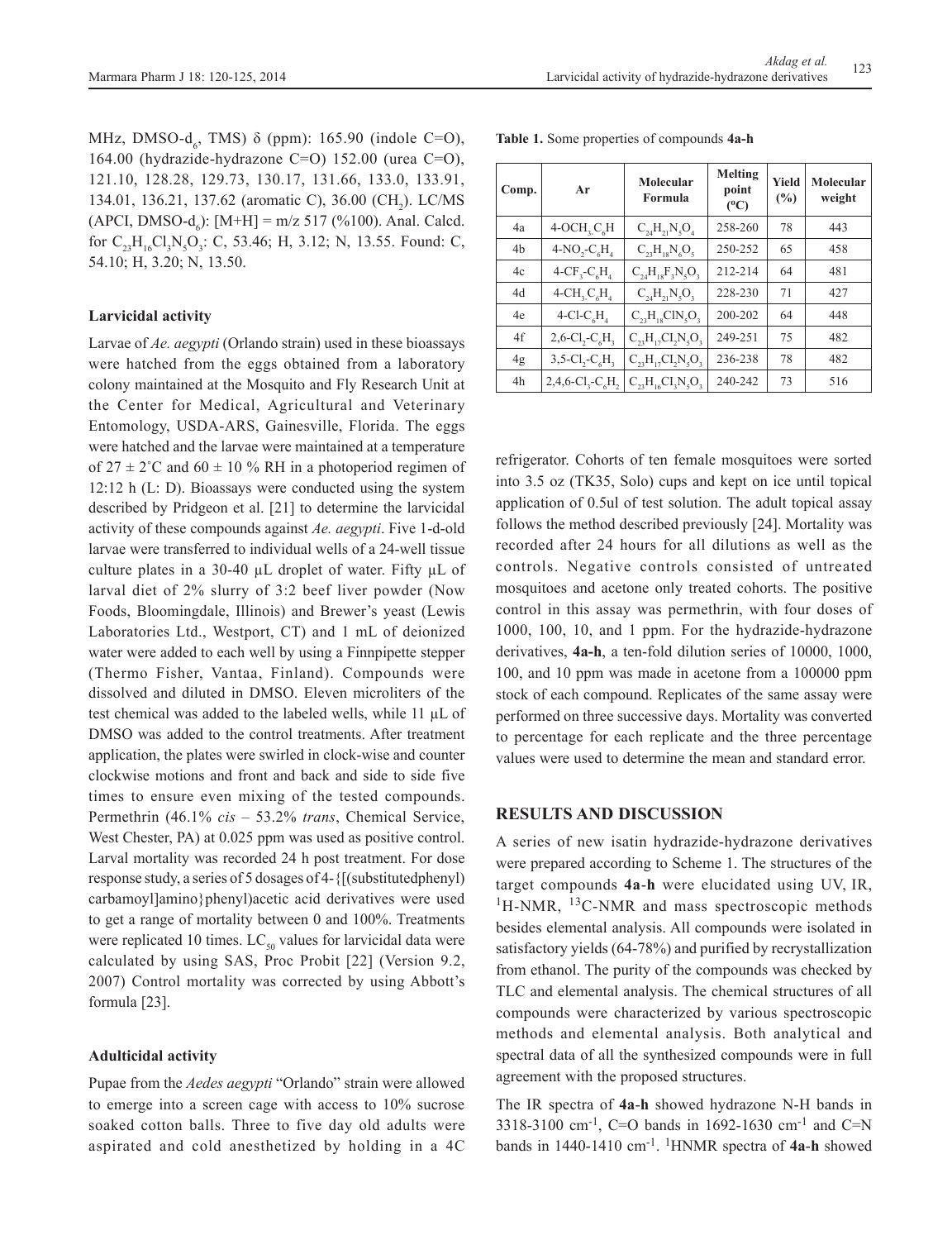

Scheme 1. Synthetic route of the targeted compounds and 33.3% mortality at 1 ppm.

two signals in the 8.10-7.85 ppm and 12.13-11.15 ppm which are attributed to the N=CH and hydrazone NH protons, respectively. In addition, the N-H peak of indole and urea were observed at 13.98-13.40 ppm and 9.33-7.90 ppm respectively. The signal of aromatic protons was also found in the expected field.

The hydrazide-hydrazone derivatives **4a**-**h** were evaluated for the first time against yellow fever mosquito, *Ae. aegypti*  for their larvicidal activity. Compounds **4a-h** were screened in larval bioassays at concentrations of 100, 50 and 25 ppm in a dose dependent manner and data for the mortality was recorded. Only compound **4b,** having nitrophenyl ring, showed the activity whereas all the other compounds were inactive at the highest dose of 100 ppm. Dose-response data of compound 4b showed  $LC_{50}$  and  $LC_{90}$  values of 30.5 (15.4-22.7) and 95.9 (73.8-139.4) ppm, respectively.

To further evaluate the efficacy of **4a-h,** we performed adult topical bioassays using 3-5 day old *Aedes aegypti* females. The permethrin positive control was tested at 1000, 100, 10, and 1 ppm which produced greater than 95% mortality at the three highest doses and 33.3% (Table 2) mortality at 1 ppm. Based on the much larger body mass of the adult as compared to first instar larva, we started with higher doses of 10000,1000, 100, and 10 ppm for **4a-h**. All compounds, with the exception of **4f** and **4g**, showed greater than 50% mortality at the highest dose of 10000 ppm. At this same dose, treatment with **4a** and **4b** resulted in 80% mortality while **4d** produced complete mortality. However the mortality of **4a-h** titered quickly and at 1000 ppm was less than 25% for all compounds. Mortality in the untreated and acetone treated negative controls was 6.67% and 10% respectively.

| Comp.                   | 10000 ppm       | $1000$ ppm      | $100$ ppm       | $10$ ppm         | 1 ppm           |
|-------------------------|-----------------|-----------------|-----------------|------------------|-----------------|
| 4a                      | $80.0 \pm 10.0$ | $20.0 \pm 15.3$ | $13.3 \pm 6.7$  | $20 \pm 10.0$    | Not tested      |
| 4b                      | $80.0 \pm 20.0$ | $16.7\pm3.3$    | $3.3 \pm 3.3$   | $10.0 \pm 5.8$   | Not tested      |
| 4c                      | $70.0 \pm 10.0$ | $20.0 \pm 5.8$  | $10.0 \pm 10.0$ | $16.7 \pm 12.0$  | Not tested      |
| 4d                      | 100.0           | $3.3 \pm 3.3$   | $25.0 \pm 5.0$  | $6.7\pm3.3$      | Not tested      |
| 4e                      | $66.7 \pm 14.5$ | $10.0 \pm 5.8$  | $6.7\pm 6.7$    | $13.3 \pm 3.3$   | Not tested      |
| 4f                      | $26.7 \pm 14.5$ | $23.2 \pm 12.0$ | $10.0 \pm 5.8$  | $16.67 \pm 12.0$ | Not tested      |
| 4g                      | $40.0 \pm 15.3$ | $20.0 \pm 15.3$ | $3.3 \pm 3.3$   | $6.7\pm3.3$      | Not tested      |
| 4h                      | $76.7 \pm 6.7$  | $20.0 \pm 15.3$ | $46.7 \pm 23.3$ | $6.7\pm3.3$      | Not tested      |
| Permethrin <sup>*</sup> | Not tested      | 100             | $96.7 \pm 3.3$  | $96.7 \pm 3.3$   | $33.3 \pm 17.6$ |

**Table 2**. 24 hour mortality of compounds **4a-h** on 3-5 day old female *Aedes aegypti*

\*The permethrin positive control was tested at 1000, 100, 10, and 1 ppm

## **CONCLUSION**

A series of novel isatin hydrazide-hydrazone derivatives were synthesized and evaluated for their larvicidal activity against *Ae. aegypti*. Among the tested compounds, compound **4b**, showed larvicidal activity whereas all the other compounds were inactive at the highest screening dose of 100 ppm. Adult topical bioassays showed greater than 80% mortality at 10000 ppm for compounds **4a, 4b,**  and **4d,** however, these same compounds were relatively inactive at lower doses. These data indicate that compound **4b** may be designed for the new hydrazone derivatives to increase the bioefficacy of these compounds against *Ae. aegypti* larvae.

# **CONFLICT OF INTEREST**

The authors report no conflicts of interest. The authors alone are responsible for the content and writing of the paper.

### **Acknowledgements**

This study was supported by Marmara University Scientific Research Projects Commission [Grant SAG-D-150513- 0158] and Deployed War-Fighter Protection Research Program Grant which was funded by the U.S. Department of Defense through the Armed Forces Pest Management Board. We thank the Mosquito and Fly Research Unit, Center for Medical, Agricultural and Veterinary Entomology, USDA-ARS, Gainesville, for supplying *Ae. aegypti* eggs.